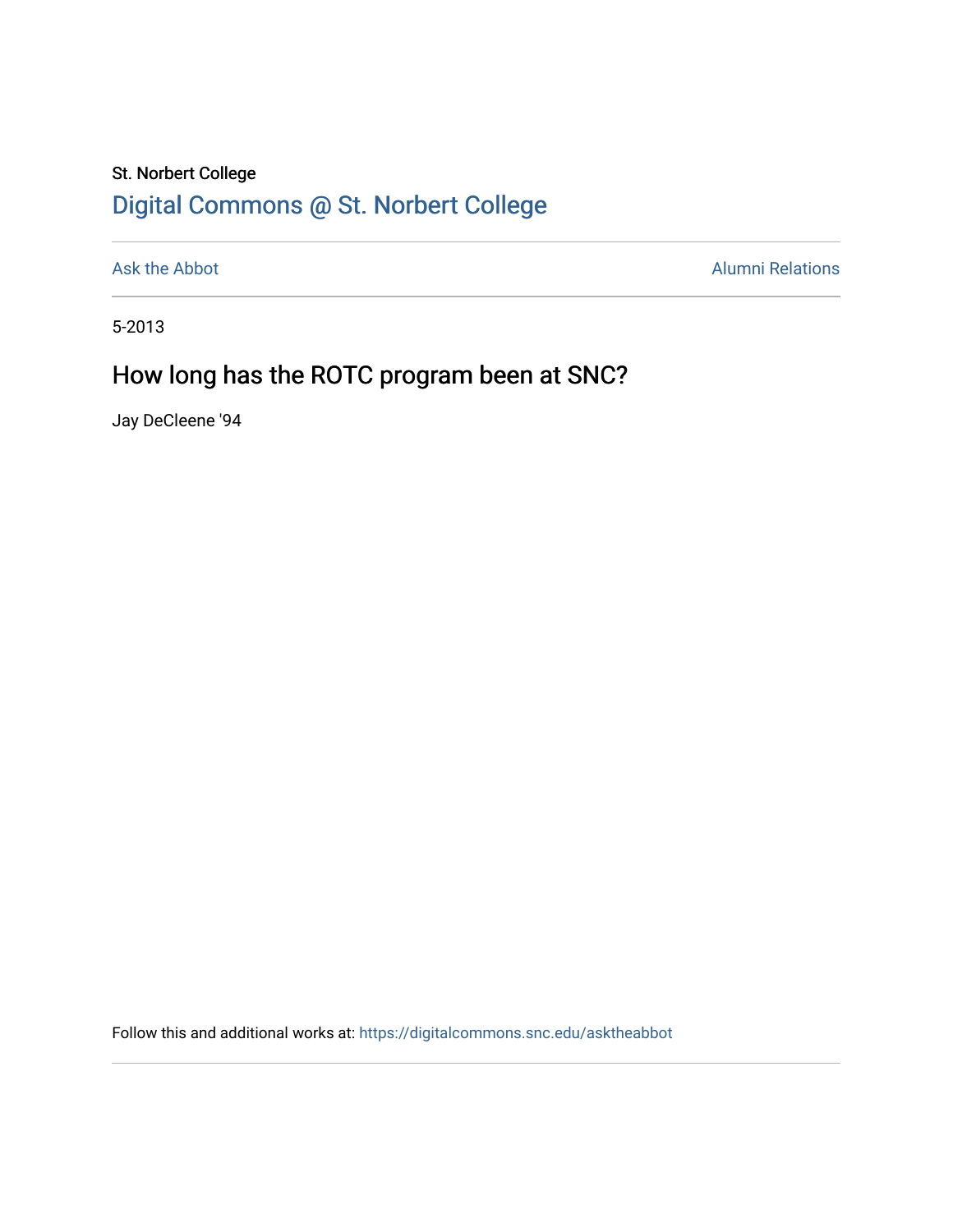

[Academics](https://www.snc.edu/academics) [Admission](https://www.snc.edu/admission) [Campus Life](https://www.snc.edu/campuslife) [Living Norbertine](https://www.snc.edu/livingnorbertine) [Athletics](https://www.snc.edu/athletics) [About](https://www.snc.edu/about)

Q

Giving

to SNC

[Alumni](https://www.snc.edu/alumni/)  $\geq$  [Ask the Abbot](https://www.snc.edu/alumni/abbot/)  $\geq$  May 2013 合

## [Alumni](https://www.snc.edu/alumni/index.html)

[Events & Reunions](https://www.snc.edu/alumni/event/index.html) [Behind the Arch](https://www.snc.edu/alumni/event/behindthearch/) [Benefits and Services](https://www.snc.edu/alumni/benefits.html) [Get Involved](https://www.snc.edu/alumni/getinvolved.html) [Give to SNC](http://giving.snc.edu/) [Alumni Awards](https://www.snc.edu/alumni/awards/index.html) [Knight Lights](https://www.snc.edu/alumni/knightlights/index.html) [Alumni-Owned](https://www.snc.edu/alumni/directory/index.html) [Businesses Network](https://www.snc.edu/alumni/directory/index.html) [Alumni Board](https://www.snc.edu/alumni/alumniboard.html) [Student Alumni](https://www.snc.edu/alumni/saa.html) [Ambassadors](https://www.snc.edu/alumni/saa.html) [Staff](https://www.snc.edu/alumni/contactus.html)

# May 2013 Question:

Dear Abbot Pennings,

How long has the ROTC program been at SNC?

Jay DeCleene '94

#### Answer:

My dearest Jay,

Thank you kindly for your question. Many of my readers may be unaware of the longevity of this program.

It was in the year 1926 in which the first military organizations, known as the Blue Jacket Club and the Caisson Club, became active under the Rev. Anselm Keefe, O.Praem., '16.

Father Keefe envisioned an ROTC program established at our beloved college. In 1928, he wrote to the 6th Corps in Chicago requesting a unit. Although it was denied due to a lack of funds, in 1935 a proposal to expand ROTC throughout eastern Wisconsin was discussed during a meeting of the State Reserve Officers Association – and one suggested location was St. Norbert College.

That very year, Len Liebmann '36, along with other area business professionals, wrote to the Pentagon requesting an inspection to see if St. Norbert College was qualified for an ROTC program. As a result of this review, it was made known that the college would be supported with an infantry ROTC detachment. During the semester break in 1936, the War



### Ask the Abbot

As the founder of St. Norbert College, and having a prime seat in the center of campus throughout the years, I, Abbot Bernard Pennings, hold the answers to many of your burning questions about the college. [Submit Your Question](https://www.snc.edu/alumni/abbot/index.html)